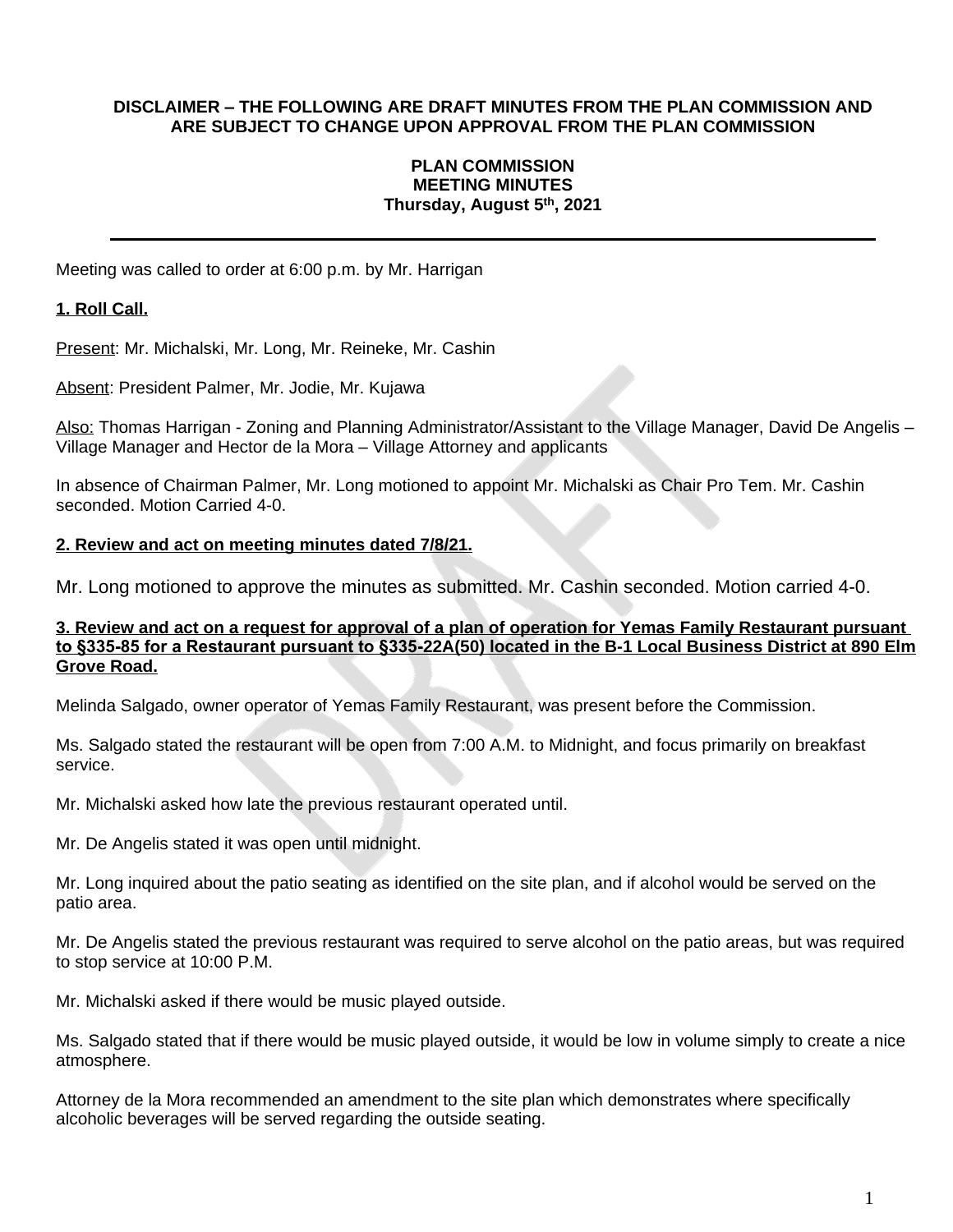Mr. Cashin motioned to approve the Plan of Operation on condition an amended exhibit be submitted which demonstrates where alcoholic beverages will be served outside, and noting the outdoor seating on the patio is permitted until 10:00 P.M. Mr. Reineke seconded. Motion carried 4-0.

## **4. Review and provide preliminary consultation on a draft Certified Survey Map pursuant to §305-6 for the property located at 14625 Watertown Plank Road.**

Attorney Steven Schmuki was present before the Commission, representing Church Unlimited, 14625 Watertown Plank Road.

Mr. Schmuki explained the original draft CSM demonstrated a new single-family lot which conformed to Rs-1 single-family zoning code. The revised CSM was done to address the concerns related to the proposed access easement for driveway access to the home. Mr. Schmuki is now asking for the Commission to give conditional approval subject to legal and engineering review.

MR. Schmuki indicated that he and Village Attorney de la Mora had recently discussed the topic of spot zoning, and if this rezoning would be classified as such. Based on his research, Mr. Schmuki is of the opinion the Village Plan Commission has complete authority to rezoning in whatever fashion they see fit. The new single-family lot may not comply with every detail of the Rs zoning code, but it is well within keeping with the communities zoning intent.

Attorney de la Mora clarified that the Commission does play a role in rezoning, but the decision is that of the Village Board.

After the last discussion, Attorney de la Mora recommended that Mr. Harrigan go back and look at the property files. After doing so, Mr. Harrigan was able to locate documentation which demonstrates a petition was filed to rezone the single-family residence, at that time, to I-1 Institutional zoning so that it could be used as the church parsonage.

Attorney de la Mora noted that spot zoning is not an unlawful occurrence, but the case law does say, besides a special benefit to the applicant, there is the ability to create a special lot with acreage and square footage of a lesser amount than would otherwise be required by the zoning district. The question that precipitated my research, the RS-1 zoning was originally proposed. Recommendation should be on condition that the new configuration shown does not create a setback issue. Along with the appropriate notation indicating what will happen to the existing paved area which is currently used as a shared access.

Mr. De Angelis commented that the Commission does not have a petition for rezoning at this point, only the draft CSM. The request for rezoning is a separate petition and a separate process. Also, the Commission should keep in mind that driveway configurations change all the time. The Commission may wish to be more concerned with the overall property configuration and the overall use.

It was noted by the Commissioners that existing adjacent homes which are zoned as Rs-1 do not meet all the base line zoning requirements of the Rs-1 zoning district.

Attorney Schmuki asked the Commission for clarification, as long as there is 125' of width on Watertown Plank Road, the Commission would entertain a new lot configuration.

Mr. De Angelis noted that he has never heard any Commissioners say they have issue with dividing the lot to create an Rs zoning, but we need to figure out how we get there.

Mr. Michalski agreed, but stated the new lot should be as similar to the existing Rs-1 lots to the west as possible.